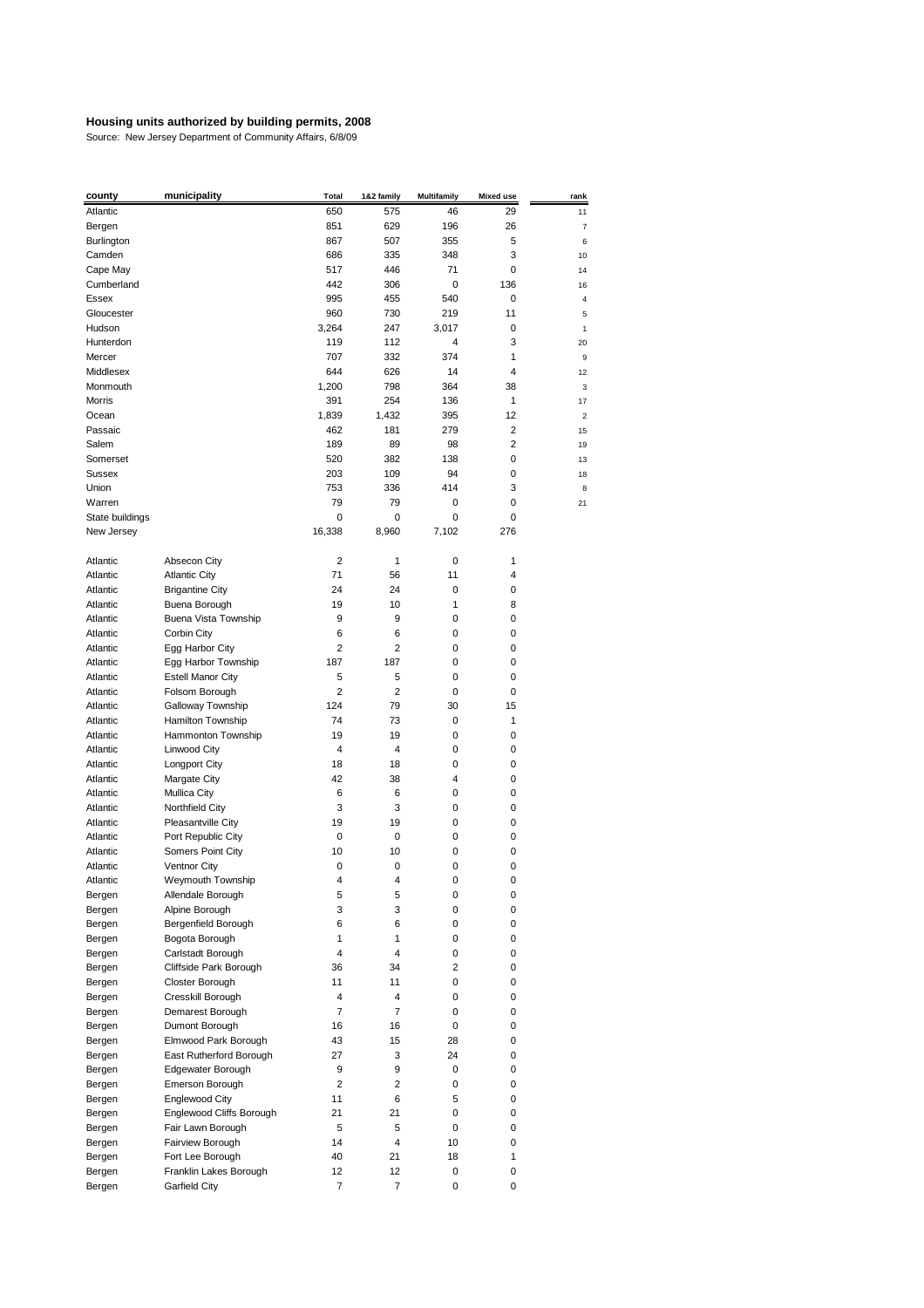| <u>county</u>     | municipality                         | <b>Total</b> | 1&2 family     | <b>Multifamily</b> | <b>Mixed use</b> | rank |
|-------------------|--------------------------------------|--------------|----------------|--------------------|------------------|------|
| Bergen            | Glen Rock Borough                    | 7            | 7              | 0                  | 0                |      |
| Bergen            | Hackensack City                      | 49           | 5              | 44                 | 0                |      |
| Bergen            | Harrington Park Borough              | 3            | 3              | 0                  | 0                |      |
| Bergen            | Hasbrouck Heights Borough            | 21           | 21             | 0                  | 0                |      |
| Bergen            | Haworth Borough                      | 2            | 2              | 0                  | 0                |      |
| Bergen            | Hillsdale Borough                    | 3            | 3              | 0                  | 0                |      |
| Bergen            | Ho-Ho-Kus Borough                    | 0            | 0              | 0                  | 0                |      |
| Bergen            | Leonia Borough                       | 33           | 0              | 33                 | 0                |      |
| Bergen            | Little Ferry Borough                 | 6            | 4              | 0                  | 2                |      |
| Bergen            | Lodi Borough                         | 4            | 4              | 0                  | 0                |      |
| Bergen            | Lyndhurst Township                   | 0            | 0              | 0                  | 0                |      |
| Bergen            | Mahwah Township                      | 10           | 10             | 0                  | 0                |      |
| Bergen            | Maywood Borough                      | 8            | 7              | 0                  | 1                |      |
| Bergen            | Midland Park Borough                 | 1            | 1              | 0                  | 0                |      |
| Bergen            | Montvale Borough                     | 20           | 19             | 1                  | 0                |      |
| Bergen            | Moonachie Borough                    | 0            | 0              | 0                  | 0                |      |
| Bergen            | New Milford Borough                  | 9            | 9              | 0                  | 0                |      |
| Bergen            | North Arlington Borough              | 69           | 69             | 0                  | 0                |      |
| Bergen            | Northvale Borough                    | 6            | 5              | 0                  | 1                |      |
| Bergen            | Norwood Borough                      | 1            | 1              | 0                  | 0                |      |
| Bergen            | Oakland Borough                      | 5            | 5              | 0                  | 0                |      |
| Bergen            | Old Tappan Borough                   | 8            | 8              | 0                  | 0                |      |
| Bergen            | Oradell Borough                      | 4            | 4              | 0                  | 0                |      |
| Bergen            | Palisades Park Borough               | 36           | 34             | 1                  | 1                |      |
| Bergen            | Paramus Borough                      | 22           | 22             | 0                  | 0                |      |
|                   | Park Ridge Borough                   | 5            | 5              | 0                  | 0                |      |
| Bergen            |                                      | 51           | 50             | 0                  | 1                |      |
| Bergen            | Ramsey Borough<br>Ridgefield Borough | 10           | 10             | 0                  | 0                |      |
| Bergen            |                                      |              |                |                    |                  |      |
| Bergen            | Ridgefield Park Village              | 1            | 1              | 0                  | 0                |      |
| Bergen            | Ridgewood Village                    | 5            | 5              | 0                  | 0                |      |
| Bergen            | River Edge Borough                   | 1            | 1              | 0                  | 0                |      |
| Bergen            | River Vale Township                  | 12           | 12             | 0                  | 0                |      |
| Bergen            | Rochelle Park Township               | 2            | 2              | 0                  | 0                |      |
| Bergen            | Rockleigh Borough                    | 0            | 0              | 0                  | 0                |      |
| Bergen            | Rutherford Borough                   | 6            | 6              | 0                  | 0                |      |
| Bergen            | Saddle Brook Township                | 4            | 4              | 0                  | 0                |      |
| Bergen            | Saddle River Borough                 | 8            | 8              | 0                  | 0                |      |
| Bergen            | South Hackensack Twp                 | 26           | 0              | 25                 | 1                |      |
| Bergen            | <b>Teaneck Township</b>              | 20           | 20             | 0                  | 0                |      |
| Bergen            | <b>Tenafly Borough</b>               | 23           | 21             | $\overline{2}$     | 0                |      |
| Bergen            | Teterboro Borough                    | 0            | 0              | 0                  | 0                |      |
| Bergen            | Upper Saddle River Borougl           | 14           | 14             | 0                  | 0                |      |
| Bergen            | <b>Waldwick Borough</b>              | 2            | 2              | 0                  | 0                |      |
| Bergen            | Wallington Borough                   | 2            | 1              | 0                  | 1                |      |
| Bergen            | Washington Township                  | 1            | 1              | 0                  | 0                |      |
| Bergen            | Westwood Borough                     | 6            | 3              | 3                  | 0                |      |
| Bergen            | Woodcliff Lake Borough               | 5            | 5              | 0                  | 0                |      |
| Bergen            | Wood-Ridge Borough                   | 7            | 7              | 0                  | 0                |      |
| Bergen            | Wyckoff Township                     | 29           | 12             | 0                  | 17               |      |
| Burlington        | <b>Bass River Township</b>           | 0            | 0              | 0                  | 0                |      |
| <b>Burlington</b> | <b>Beverly City</b>                  | 4            | $\overline{4}$ | 0                  | 0                |      |
| Burlington        | <b>Bordentown City</b>               | 6            | 6              | 0                  | 0                |      |
| <b>Burlington</b> | Bordentown Township                  | 2            | $\overline{2}$ | 0                  | 0                |      |
| <b>Burlington</b> | <b>Burlington City</b>               | 11           | 11             | 0                  | 0                |      |
| <b>Burlington</b> | <b>Burlington Township</b>           | 24           | 23             | 0                  | 1                |      |
| <b>Burlington</b> | Chesterfield Township                | 97           | 97             | 0                  | 0                |      |
| <b>Burlington</b> | Cinnaminson Township                 | 56           | 56             | 0                  | 0                |      |
| Burlington        | Delanco Township                     | 23           | 7              | 16                 | 0                |      |
| <b>Burlington</b> | Delran Township                      | 0            | 0              | 0                  | 0                |      |
| <b>Burlington</b> | Eastampton Township                  | 1            | 1              | 0                  | 0                |      |
| <b>Burlington</b> | <b>Edgewater Park Township</b>       | $\mathbf{1}$ | 1              | 0                  | 0                |      |
| <b>Burlington</b> | Evesham Township                     | 196          | 19             | 177                | 0                |      |
| <b>Burlington</b> | Fieldsboro Borough                   | 0            | 0              | 0                  | 0                |      |
| <b>Burlington</b> | Florence Township                    | 74           | 74             | 0                  | 0                |      |
| <b>Burlington</b> | Hainesport Township                  | 9            | 9              | 0                  | 0                |      |
| <b>Burlington</b> | Lumberton Township                   | 2            | $\overline{2}$ | 0                  | 0                |      |
| <b>Burlington</b> | Mansfield Township                   | 29           | 29             | 0                  | 0                |      |
| <b>Burlington</b> | Maple Shade Borough                  | 5            | 5              | 0                  | 0                |      |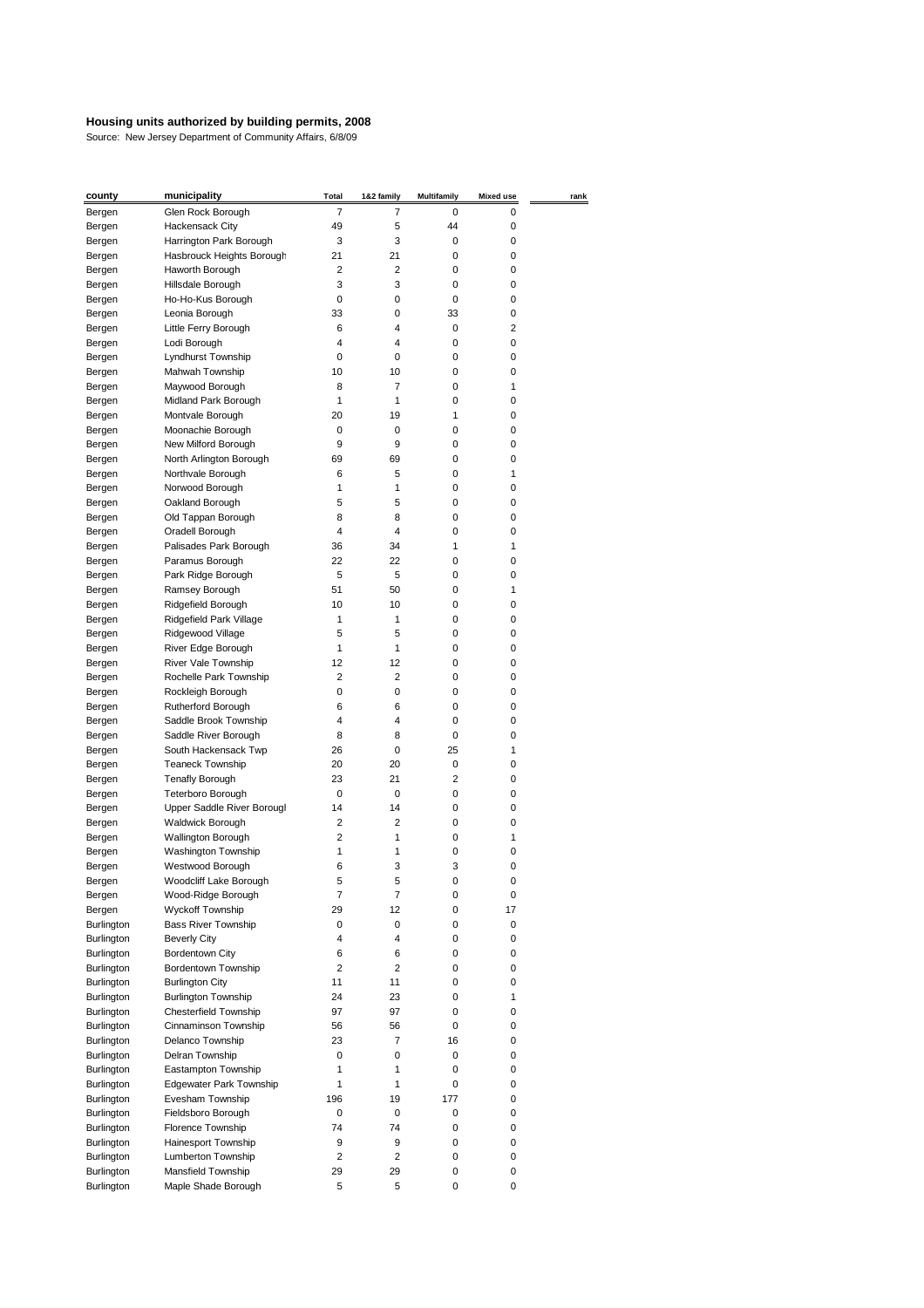| county            | municipality             | <b>Total</b>   | 1&2 family     | <b>Multifamily</b> | <b>Mixed use</b> | rank |
|-------------------|--------------------------|----------------|----------------|--------------------|------------------|------|
| <b>Burlington</b> | Medford Township         | 11             | 11             | 0                  | 0                |      |
| Burlington        | Medford Lakes Borough    | 0              | 0              | 0                  | 0                |      |
| <b>Burlington</b> | Moorestown Township      | 12             | 12             | 0                  | 0                |      |
| <b>Burlington</b> | Mount Holly Township     | 1              | 1              | 0                  | 0                |      |
| <b>Burlington</b> | Mount Laurel Township    | 199            | 38             | 160                | 1                |      |
| <b>Burlington</b> | New Hanover Township     | 3              | 3              | 0                  | 0                |      |
| <b>Burlington</b> | North Hanover Township   | 11             | 10             | 0                  | 1                |      |
| <b>Burlington</b> | Palmyra Borough          | 1              | 1              | 0                  | 0                |      |
| Burlington        | Pemberton Borough        | 5              | 5              | 0                  | 0                |      |
| Burlington        | Pemberton Township       | 19             | 19             | 0                  | 0                |      |
| Burlington        | Riverside Township       | 0              | 0              | 0                  | 0                |      |
| Burlington        | Riverton Borough         | 0              | 0              | 0                  | 0                |      |
| Burlington        | Shamong Township         | 5              | 5              | 0                  | 0                |      |
| Burlington        | Southampton Township     | 4              | 4              | 0                  | 0                |      |
| Burlington        | Springfield Township     | 0              | 0              | 0                  | 0                |      |
| Burlington        | Tabernacle Township      | 14             | 12             | 0                  | 2                |      |
| Burlington        | Washington Township      | 4              | 2              | 2                  | 0                |      |
| Burlington        | Westampton Township      | 31             | 31             | 0                  | 0                |      |
| Burlington        | Willingboro Township     | 4              | 4              | 0                  | 0                |      |
| Burlington        | Woodland Township        | $\overline{2}$ | 2              | 0                  | 0                |      |
| Burlington        | Wrightstown Borough      | 1              | 1              | 0                  | 0                |      |
| Camden            | Audubon Borough          | $\overline{7}$ | $\overline{7}$ | 0                  | 0                |      |
| Camden            | Audubon Park Borough     | 0              | 0              | 0                  | 0                |      |
| Camden            | Barrington Borough       | 10             | 10             | 0                  | 0                |      |
| Camden            | Bellmawr Borough         | 7              | 7              | 0                  | 0                |      |
| Camden            | Berlin Borough           | 13             | 13             | 0                  | 0                |      |
| Camden            | Berlin Township          | 19             | 19             | 0                  | 0                |      |
| Camden            | Brooklawn Borough        | 0              | 0              | 0                  | 0                |      |
| Camden            | Camden City              | 156            | 70             | 86                 | 0                |      |
| Camden            | Cherry Hill Township     | 15             | 15             | 0                  | 0                |      |
| Camden            | Chesilhurst Borough      | 6              | 6              | 0                  | 0                |      |
| Camden            | Clementon Borough        | 1              | 1              | 0                  | 0                |      |
| Camden            | Collingswood Borough     | 23             | 0              | 23                 | 0                |      |
| Camden            | Gibbsboro Borough        | 0              | 0              | 0                  | 0                |      |
| Camden            | <b>Gloucester City</b>   | 4              | 3              | 0                  | 1                |      |
| Camden            | Gloucester Township      | 0              | 0              | 0                  | 0                |      |
| Camden            | Haddon Township          | 2              | 2              | 0                  | 0                |      |
| Camden            | Haddonfield Borough      | 6              | 5              | 0                  | 1                |      |
| Camden            | Haddon Heights Borough   | 3              | 3              | 0                  | 0                |      |
| Camden            | Hi-nella Borough         | 0              | 0              | 0                  | 0                |      |
| Camden            | Laurel Springs Borough   | 1              | 1              | 0                  | 0                |      |
| Camden            | Lawnside Borough         | 6              | 6              | 0                  | 0                |      |
| Camden            | Lindenwold Borough       | 1              | 1              | 0                  | 0                |      |
| Camden            | Magnolia Borough         | 3              | 3              | 0                  | 0                |      |
| Camden            | Merchantville Borough    | 0              | 0              | 0                  | 0                |      |
| Camden            | Mount Ephraim Borough    | 17             | 17             | 0                  | 0                |      |
| Camden            | Oaklyn Borough           | 0              | 0              | 0                  | 0                |      |
| Camden            | Pennsauken Township      | 3              | 3              | 0                  | 0                |      |
| Camden            | Pine Hill Borough        | $\mathbf{1}$   | 1              | 0                  | 0                |      |
| Camden            | Pine Valley Borough      | 0              | 0              | 0                  | 0                |      |
| Camden            | Runnemede Borough        | 2              | 2              | 0                  | 0                |      |
| Camden            | Somerdale Borough        | 6              | 2              | 4                  | 0                |      |
| Camden            | Stratford Borough        | 0              | 0              | 0                  | 0                |      |
| Camden            | <b>Tavistock Borough</b> | 0              | 0              | 0                  | 0                |      |
| Camden            | Voorhees Township        | 243            | 8              | 235                | 0                |      |
| Camden            | Waterford Township       | 15             | 14             | 0                  | 1                |      |
| Camden            | Winslow Township         | 116            | 116            | 0                  | 0                |      |
| Camden            | Woodlynne Borough        | 0              | 0              | 0                  | 0                |      |
| Cape May          | Avalon Borough           | 59             | 53             | 6                  | 0                |      |
| Cape May          | Cape May City            | 10             | 10             | 0                  | 0                |      |
| Cape May          | Cape May Point Borough   | 3              | 3              | 0                  | 0                |      |
| Cape May          | Dennis Township          | 6              | 6              | 0                  | 0                |      |
| Cape May          | Lower Township           | 24             | 15             | 9                  | 0                |      |
| Cape May          | Middle Township          | 79             | 79             | 0                  | 0                |      |
| Cape May          | North Wildwood City      | 5              | 5              | 0                  | 0                |      |
| Cape May          | Ocean City               | 112            | 106            | 6                  | 0                |      |
| Cape May          | Sea Isle City            | 86             | 86             | 0                  | 0                |      |
| Cape May          | Stone Harbor Borough     | 25             | 25             | 0                  | 0                |      |
|                   |                          |                |                |                    |                  |      |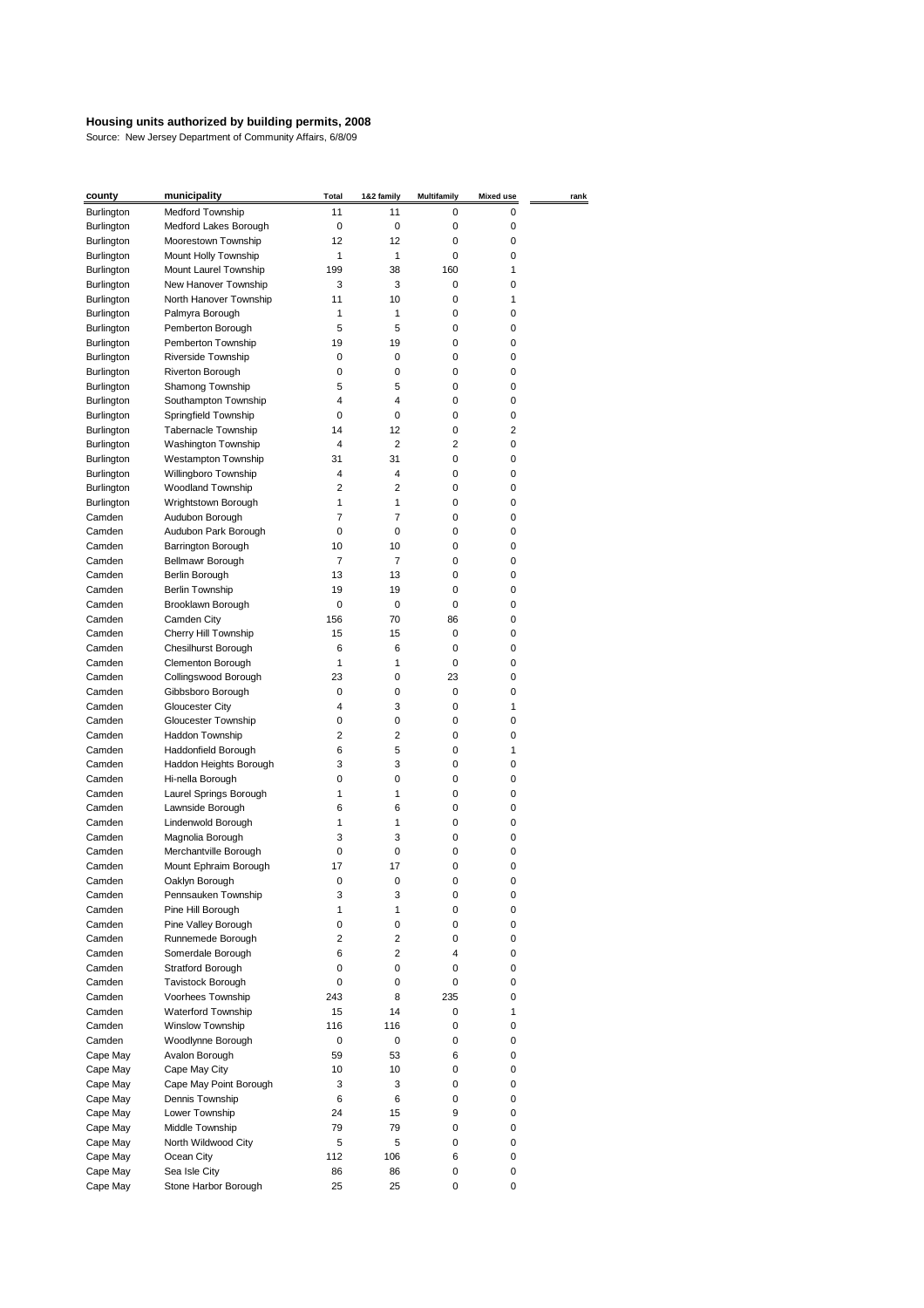| county                   | municipality                                 | <b>Total</b>   | 1&2 family     | <b>Multifamily</b> | <b>Mixed use</b> | rank |
|--------------------------|----------------------------------------------|----------------|----------------|--------------------|------------------|------|
| Cape May                 | <b>Upper Township</b>                        | 16             | 16             | 0                  | 0                |      |
| Cape May                 | West Cape May Borough                        | 1              | 1              | 0                  | 0                |      |
| Cape May                 | West Wildwood Borough                        | 3              | 3              | 0                  | 0                |      |
| Cape May                 | <b>Wildwood City</b>                         | 36             | 7              | 29                 | 0                |      |
| Cape May                 | Wildwood Crest Borough                       | 35             | 14             | 21                 | 0                |      |
| Cape May                 | Woodbine Borough                             | 17             | 17             | 0                  | 0                |      |
| Cumberland               | <b>Bridgeton City</b>                        | 14             | 14             | 0                  | 0                |      |
| Cumberland               | <b>Commercial Township</b>                   | 3              | 3              | 0                  | 0                |      |
| Cumberland               | Deerfield Township                           | 8              | 6              | 0                  | 2                |      |
| Cumberland               | Downe Township                               | 3              | 3              | 0                  | 0                |      |
| Cumberland               | Fairfield Township                           | 6              | 4              | 0                  | 2                |      |
| Cumberland               | Greenwich Township                           | $\overline{2}$ | 2              | 0                  | 0                |      |
| Cumberland               | <b>Hopewell Township</b>                     | 11             | 11             | 0                  | 0                |      |
| Cumberland               | Lawrence Township                            | 0              | 0              | 0                  | 0                |      |
| Cumberland               | Maurice River Township                       | $\overline{7}$ | $\overline{7}$ | 0                  | 0                |      |
| Cumberland               | Millville City                               | 88             | 88             | 0                  | 0                |      |
| Cumberland               | Shiloh Borough                               | 0              | 0              | 0                  | 0                |      |
| Cumberland               | Stow Creek Township                          | 3              | 3              | 0                  | 0                |      |
| Cumberland               | Upper Deerfield Township                     | $\overline{7}$ | 7              | 0                  | 0                |      |
| Cumberland               | Vineland City                                | 290            | 158            | 0                  | 132              |      |
| Essex                    | <b>Belleville Town</b>                       | 25             | 15             | 10                 | 0                |      |
| Essex                    | <b>Bloomfield Township</b>                   | 34             | 6              | 28                 | 0                |      |
| Essex                    | Caldwell Township                            | 1              | 1              | 0                  | 0                |      |
| Essex                    | Cedar Grove Township                         | $\overline{2}$ | $\overline{2}$ | 0                  | 0                |      |
| Essex                    | East Orange City                             | 33             | 22             | 11                 | 0                |      |
| Essex                    | Essex Fells Township                         | 2              | 1              | $\mathbf{1}$       | 0                |      |
| <b>Essex</b>             | <b>Fairfield Township</b>                    | $\overline{2}$ | $\overline{2}$ | 0                  | 0                |      |
| Essex                    | Glen Ridge Borough                           | 1              | 1              | 0                  | 0                |      |
| Essex                    | <b>Irvington Township</b>                    | 25             | 18             | $\overline{7}$     | 0                |      |
| Essex                    | Livingston Township                          | 25             | 25             | 0                  | 0                |      |
| Essex                    | Maplewood Township                           | 18             | 10             | 8                  | 0                |      |
| Essex                    | Millburn Township                            | 35             | 35             | 0                  | 0                |      |
| Essex                    | Montclair Township                           | 216            | 18             | 198                | 0                |      |
| Essex                    | Newark City                                  | 289            | 179            | 110                | 0                |      |
| Essex                    | North Caldwell Borough                       | 19             | 19             | 0                  | 0                |      |
| Essex                    | Nutley Township                              | 13             | 13             | 0                  | 0                |      |
| Essex                    | City of Orange Township                      | 0              | 0              | 0                  | 0                |      |
| Essex                    | Roseland Borough                             | 2              | 2              | 0                  | 0                |      |
| Essex                    | South Orange Village                         | 0              | 0<br>5         | 0                  | 0                |      |
| Essex                    | Verona Township                              | 100            |                | 95<br>72           | 0                |      |
| Essex                    | West Caldwell Township                       | 83<br>70       | 11<br>70       | 0                  | 0<br>0           |      |
| Essex                    | West Orange Township                         | 12             | 12             | 0                  | 0                |      |
| Gloucester<br>Gloucester | Clayton Borough                              | 48             |                | 0                  | 0                |      |
| Gloucester               | Deptford Township<br>East Greenwich Township | 219            | 48<br>219      | 0                  | 0                |      |
| Gloucester               | <b>Elk Township</b>                          | 0              | 0              | 0                  | 0                |      |
| Gloucester               | Franklin Township                            | 28             | 28             | 0                  | 0                |      |
| Gloucester               | Glassboro Borough                            | 37             | 33             | 4                  | 0                |      |
| Gloucester               | Greenwich Township                           | 2              | 2              | 0                  | 0                |      |
| Gloucester               | Harrison Township                            | 57             | 57             | 0                  | 0                |      |
| Gloucester               | Logan Township                               | 14             | 14             | 0                  | 0                |      |
| Gloucester               | Mantua Township                              | 24             | 5              | 12                 | 7                |      |
| Gloucester               | Monroe Township                              | 104            | 104            | 0                  | 0                |      |
| Gloucester               | National Park Borough                        | $\overline{2}$ | 2              | 0                  | 0                |      |
| Gloucester               | Newfield Borough                             | 0              | 0              | 0                  | 0                |      |
| Gloucester               | Paulsboro Borough                            | 3              | 3              | 0                  | 0                |      |
| Gloucester               | Pitman Borough                               | 0              | 0              | 0                  | 0                |      |
| Gloucester               | South Harrison Township                      | 25             | 21             | 0                  | 4                |      |
| Gloucester               | Swedesborough Borough                        | 41             | 41             | 0                  | 0                |      |
| Gloucester               | Washington Township                          | $\overline{7}$ | 7              | 0                  | 0                |      |
| Gloucester               | Wenonah Borough                              | $\mathbf{1}$   | 1              | 0                  | 0                |      |
| Gloucester               | West Deptford Township                       | 212            | 9              | 203                | 0                |      |
| Gloucester               | Westville Borough                            | 0              | 0              | 0                  | 0                |      |
| Gloucester               | <b>Woodbury City</b>                         | 0              | 0              | 0                  | 0                |      |
| Gloucester               | Woodbury Heights Borough                     | 0              | 0              | 0                  | 0                |      |
| Gloucester               | Woolwich Township                            | 124            | 124            | 0                  | 0                |      |
| Hudson                   | <b>Bayonne City</b>                          | 585            | 15             | 570                | 0                |      |
| Hudson                   | East Newark Borough                          | $\overline{2}$ | $\overline{2}$ | 0                  | 0                |      |
|                          |                                              |                |                |                    |                  |      |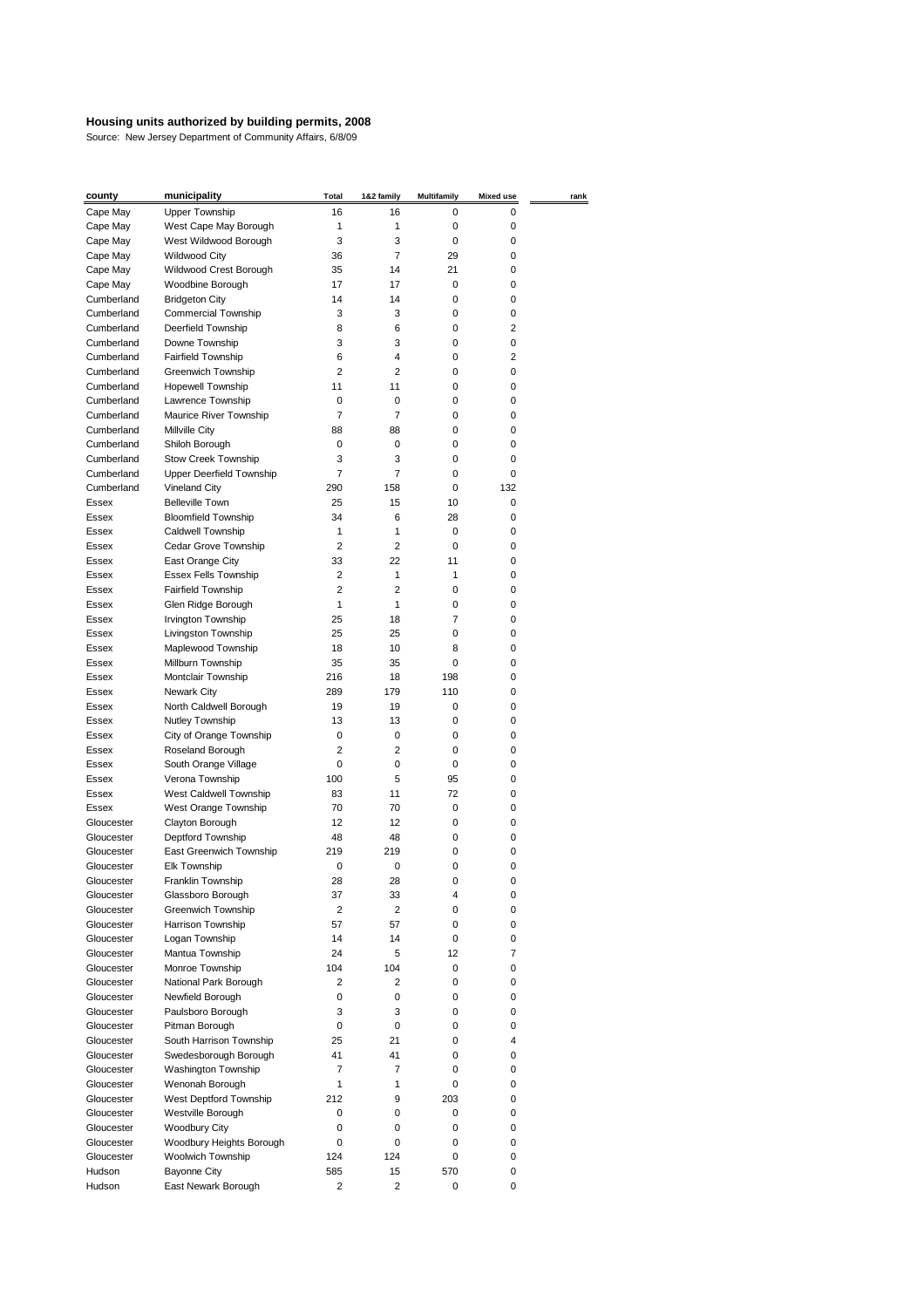| county                 | municipality                            | <b>Total</b>   | 1&2 family     | <b>Multifamily</b> | <b>Mixed use</b> | rank |
|------------------------|-----------------------------------------|----------------|----------------|--------------------|------------------|------|
| Hudson                 | Guttenberg Town                         | 47             | 8              | 39                 | 0                |      |
| Hudson                 | Harrison Town                           | 10             | 10             | 0                  | 0                |      |
| Hudson                 | Hoboken City                            | 479            | $\overline{7}$ | 472                | 0                |      |
| Hudson                 | Jersey City                             | 1,468          | 143            | 1,325              | 0                |      |
| Hudson                 | Kearny Town                             | 5              | 5              | 0                  | 0                |      |
| Hudson                 | North Bergen Township                   | 0              | 0              | 0                  | 0                |      |
| Hudson                 | Secaucus Town                           | 216            | 38             | 178                | 0                |      |
| Hudson                 | Union City                              | 69             | 2              | 67                 | 0                |      |
| Hudson                 | Weehawken Township                      | 288            | 13             | 275                | 0                |      |
| Hudson                 | West New York Town                      | 95             | 4              | 91                 | 0                |      |
| Hunterdon              | Alexandria Township                     | 8              | 8              | 0                  | 0                |      |
| Hunterdon              | Bethlehem Township                      | $\overline{2}$ | $\overline{2}$ | 0                  | 0                |      |
| Hunterdon              | <b>Bloomsbury Borough</b>               | 2              | 0              | 0                  | 2                |      |
| Hunterdon              | Califon Borough                         | 1              | 1              | 0                  | 0                |      |
| Hunterdon              | Clinton Town                            | 8              | 8              | 0                  | 0                |      |
| Hunterdon              | Clinton Township                        | 4              | 4              | 0                  | 0                |      |
| Hunterdon              | Delaware Township                       | 4              | 4              | 0                  | 0                |      |
| Hunterdon              | East Amwell Township                    | 4              | 4              | 0                  | 0                |      |
| Hunterdon              | Flemington Borough                      | 4              | 0              | 4                  | 0                |      |
| Hunterdon              | Franklin Township                       | 0              | 0              | 0                  | 0                |      |
| Hunterdon              | Frenchtown Borough                      | 1              | 1              | 0                  | 0                |      |
| Hunterdon              | Glen Gardner Borough                    | 2              | 2              | 0                  | 0                |      |
| Hunterdon              | Hampton Borough                         | 3              | 3              | 0                  | 0                |      |
| Hunterdon              | High Bridge Borough                     | 0              | 0              | 0                  | 0                |      |
| Hunterdon              | <b>Holland Township</b>                 | 8              | 8              | 0                  | 0                |      |
| Hunterdon              | Kingwood Township                       | 2              | 2              | 0                  | 0                |      |
| Hunterdon              | Lambertville City                       | 9              | 9              | 0                  | 0                |      |
| Hunterdon              | Lebanon Borough                         | 0              | 0              | 0                  | 0                |      |
| Hunterdon              | Lebanon Township                        | 5              | 5              | 0                  | 0                |      |
| Hunterdon              | Milford Borough                         | 0              | 0              | 0<br>0             | 0                |      |
| Hunterdon              | Raritan Township                        | 21<br>17       | 20<br>17       | 0                  | 1                |      |
| Hunterdon<br>Hunterdon | Readington Township<br>Stockton Borough | 1              | 1              | 0                  | 0<br>0           |      |
| Hunterdon              | Tewksbury Township                      | $\overline{4}$ | 4              | 0                  | 0                |      |
|                        |                                         | $\overline{7}$ | 7              | 0                  | 0                |      |
| Hunterdon<br>Hunterdon | Union Township<br>West Amwell Township  | $\overline{2}$ | $\overline{2}$ | 0                  | 0                |      |
| Mercer                 | East Windsor Township                   | 111            | 51             | 60                 | 0                |      |
| Mercer                 | Ewing Township                          | 122            | 2              | 120                | 0                |      |
| Mercer                 | Hamilton Township                       | 103            | 103            | 0                  | 0                |      |
| Mercer                 | Hightstown Borough                      | 13             | 13             | 0                  | 0                |      |
| Mercer                 | Hopewell Borough                        | 0              | 0              | 0                  | 0                |      |
| Mercer                 | <b>Hopewell Township</b>                | 9              | 9              | 0                  | 0                |      |
| Mercer                 | Lawrence Township                       | 121            | 9              | 112                | 0                |      |
| Mercer                 | Pennington Borough                      | 1              | 1              | 0                  | 0                |      |
| Mercer                 | Princeton Borough                       | 23             | 23             | 0                  | 0                |      |
| Mercer                 | Princeton Township                      | 19             | 19             | 0                  | 0                |      |
| Mercer                 | <b>Trenton City</b>                     | 99             | 46             | 52                 | 1                |      |
| Mercer                 | Robbinsville Township                   | 66             | 36             | 30                 | 0                |      |
| Mercer                 | West Windsor Township                   | 20             | 20             | 0                  | 0                |      |
| Middlesex              | Carteret Borough                        | 29             | 29             | 0                  | 0                |      |
| Middlesex              | Cranbury Township                       | 0              | 0              | 0                  | 0                |      |
| Middlesex              | Dunellen Borough                        | $\mathbf{1}$   | 1              | 0                  | 0                |      |
| Middlesex              | East Brunswick Township                 | 21             | 21             | 0                  | 0                |      |
| Middlesex              | Edison Township                         | 46             | 46             | 0                  | 0                |      |
| Middlesex              | Helmetta Borough                        | 0              | 0              | 0                  | 0                |      |
| Middlesex              | Highland Park Borough                   | 4              | $\overline{2}$ | 0                  | 2                |      |
| Middlesex              | Jamesburg Borough                       | 8              | 8              | 0                  | 0                |      |
| Middlesex              | Old Bridge Township                     | 33             | 33             | 0                  | 0                |      |
| Middlesex              | Metuchen Borough                        | 5              | 5              | 0                  | 0                |      |
| Middlesex              | Middlesex Borough                       | 9              | 7              | 2                  | 0                |      |
| Middlesex              | Milltown Borough                        | $\mathbf{1}$   | $\mathbf{1}$   | 0                  | 0                |      |
| Middlesex              | Monroe Township                         | 249            | 249            | 0                  | 0                |      |
| Middlesex              | New Brunswick City                      | 27             | 24             | 3                  | 0                |      |
| Middlesex              | North Brunswick Township                | $\overline{7}$ | $\overline{7}$ | 0                  | 0                |      |
| Middlesex              | Perth Amboy City                        | 24             | 24             | 0                  | 0                |      |
| Middlesex              | Piscataway Township                     | 12             | 12             | 0                  | 0                |      |
| Middlesex              | Plainsboro Township                     | 18             | 18             | 0                  | 0                |      |
| Middlesex              | Sayreville Borough                      | 26             | 25             | 1                  | 0                |      |
|                        |                                         |                |                |                    |                  |      |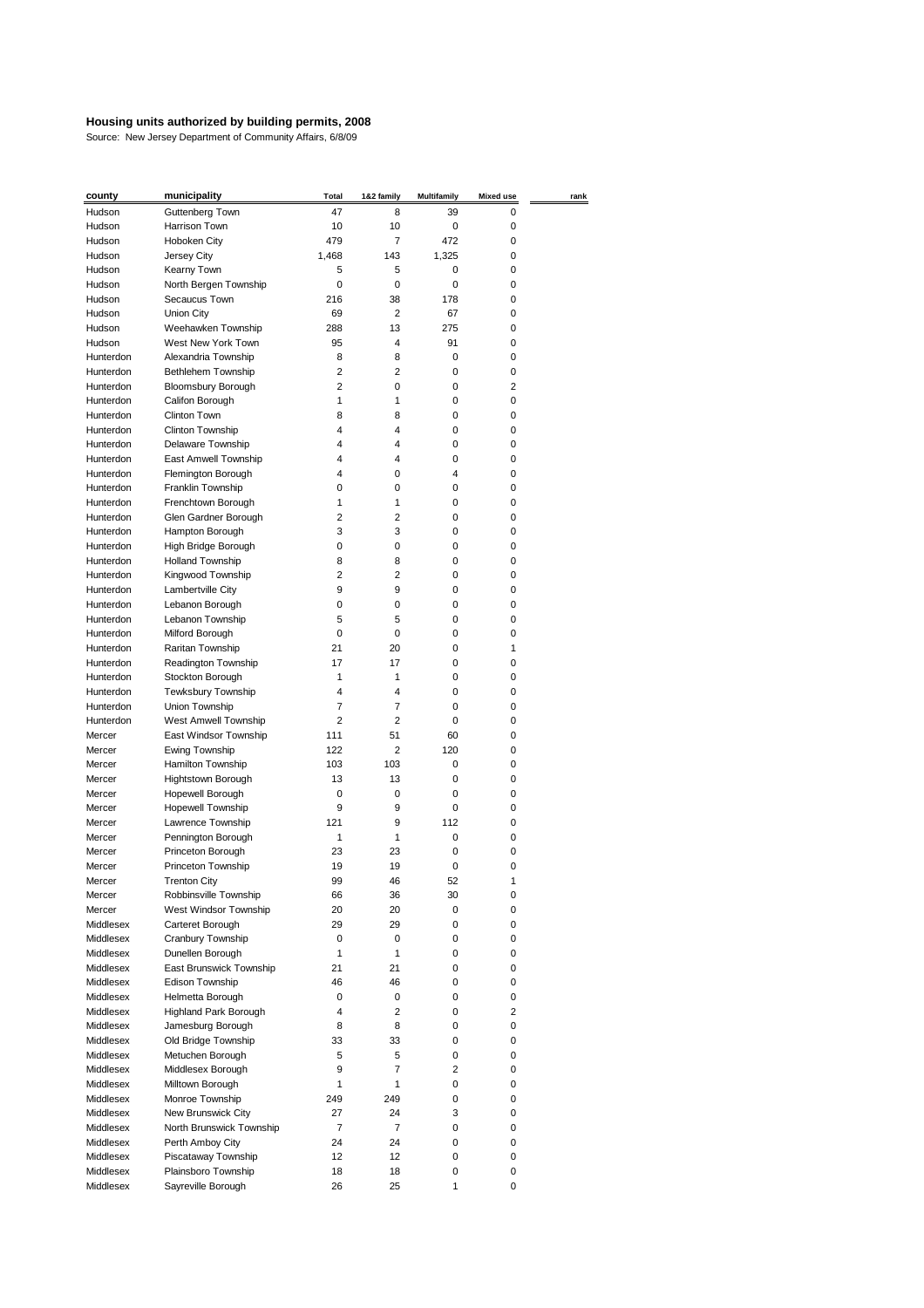| county               | municipality                                 | <b>Total</b>   | 1&2 family          | <b>Multifamily</b> | <b>Mixed use</b> | rank |
|----------------------|----------------------------------------------|----------------|---------------------|--------------------|------------------|------|
| Middlesex            | South Amboy City                             | 11             | 3                   | 8                  | 0                |      |
| Middlesex            | South Brunswick Township                     | 86             | 84                  | 0                  | 2                |      |
| Middlesex            | South Plainfield Borough                     | 4              | 4                   | 0                  | 0                |      |
| Middlesex            | South River Borough                          | 4              | 4                   | 0                  | 0                |      |
| Middlesex            | Spotswood Borough                            | 1              | 1                   | 0                  | 0                |      |
| Middlesex            | Woodbridge Township                          | 18             | 18                  | 0                  | 0                |      |
| Monmouth             | Allenhurst Borough                           | 3              | 3                   | 0                  | 0                |      |
| Monmouth             | Allentown Borough                            | 0              | 0                   | 0                  | 0                |      |
| Monmouth             | <b>Asbury Park City</b>                      | 5              | 4                   | 1                  | 0                |      |
| Monmouth             | Atlantic Highlands Borough                   | $\overline{2}$ | 0                   | 0                  | 2                |      |
| Monmouth             | Avon-by-the-Sea Borough                      | 17             | 14                  | $\overline{2}$     | 1                |      |
| Monmouth             | Belmar Borough                               | 8              | 8                   | 0                  | 0                |      |
| Monmouth             | <b>Bradley Beach Borough</b>                 | 47             | 5                   | 42                 | 0                |      |
| Monmouth             | <b>Brielle Borough</b>                       | 2              | 2                   | 0                  | 0                |      |
| Monmouth             | <b>Colts Neck Township</b>                   | 9              | 9                   | 0                  | 0                |      |
| Monmouth             | Deal Borough                                 | 5              | 5                   | 0                  | 0                |      |
| Monmouth             | Eatontown Borough                            | 51             | 5                   | 46                 | 0                |      |
| Monmouth             | Englishtown Borough                          | 2              | 2                   | 0                  | 0                |      |
| Monmouth             | Fair Haven Borough                           | 21             | 21                  | 0                  | 0                |      |
| Monmouth             | Farmingdale Borough                          | 4              | 4                   | 0                  | 0                |      |
| Monmouth             | Freehold Borough                             | 9              | 9                   | 0                  | 0                |      |
| Monmouth             | Freehold Township                            | 0              | 0                   | 0                  | 0                |      |
| Monmouth             | <b>Highlands Borough</b>                     | 5              | 5<br>$\overline{7}$ | 0<br>0             | 0                |      |
| Monmouth             | Holmdel Township                             | 8<br>123       | 123                 | 0                  | 1                |      |
| Monmouth             | Howell Township                              | 0              | 0                   | 0                  | 0<br>0           |      |
| Monmouth<br>Monmouth | Interlaken Borough                           | $\overline{7}$ | 6                   | 0                  | 1                |      |
| Monmouth             | Keansburg Borough<br>Keyport Borough         | 10             | 10                  | 0                  | 0                |      |
| Monmouth             |                                              | 13             | 13                  | 0                  | 0                |      |
| Monmouth             | Little Silver Borough<br>Loch Arbour Village | 0              | 0                   | 0                  | 0                |      |
| Monmouth             | Long Branch City                             | 73             | 6                   | 67                 | 0                |      |
| Monmouth             | Manalapan Township                           | 211            | 204                 | $\overline{7}$     | 0                |      |
| Monmouth             | Manasquan Borough                            | 23             | 23                  | 0                  | 0                |      |
| Monmouth             | Marlboro Township                            | 33             | 33                  | 0                  | 0                |      |
| Monmouth             | Matawan Borough                              | 169            | 10                  | 157                | 2                |      |
| Monmouth             | Aberdeen Township                            | 12             | 12                  | 0                  | 0                |      |
| Monmouth             | Middletown Township                          | 57             | 38                  | 19                 | 0                |      |
| Monmouth             | Millstone Township                           | 14             | 14                  | 0                  | 0                |      |
| Monmouth             | Monmouth Beach Borough                       | 5              | 5                   | 0                  | 0                |      |
| Monmouth             | Neptune Township                             | $\overline{7}$ | 5                   | 1                  | 1                |      |
| Monmouth             | Neptune City Borough                         | 0              | 0                   | 0                  | 0                |      |
| Monmouth             | <b>Tinton Falls Borough</b>                  | 26             | 26                  | 0                  | 0                |      |
| Monmouth             | Ocean Township                               | 23             | 23                  | 0                  | 0                |      |
| Monmouth             | Oceanport Borough                            | 6              | 0                   | 0                  | 6                |      |
| Monmouth             | Hazlet Township                              | 11             | 11                  | 0                  | 0                |      |
| Monmouth             | Red Bank Borough                             | 3              | 3                   | 0                  | 0                |      |
| Monmouth             | Roosevelt Borough                            | $\overline{2}$ | $\overline{2}$      | 0                  | 0                |      |
| Monmouth             | Rumson Borough                               | 27             | 27                  | 0                  | 0                |      |
| Monmouth             | Sea Bright Borough                           | 7              | 7                   | 0                  | 0                |      |
| Monmouth             | Sea Girt Borough                             | 21             | 21                  | 0                  | 0                |      |
| Monmouth             | Shrewsbury Borough                           | 1              | 1                   | 0                  | 0                |      |
| Monmouth             | Shrewsbury Township                          | $\mathbf{1}$   | 0                   | 1                  | 0                |      |
| Monmouth             | Lake Como Borough                            | 50             | 10                  | 20                 | 20               |      |
| Monmouth             | Spring Lake Borough                          | 17             | 17                  | 0                  | 0                |      |
| Monmouth             | Spring Lake Heights Boro                     | 3              | 3                   | 0                  | 0                |      |
| Monmouth             | Union Beach Borough                          | 4              | 4                   | 0                  | 0                |      |
| Monmouth             | Upper Freehold Township                      | 11             | 11                  | 0                  | 0                |      |
| Monmouth             | Wall Township                                | 24             | 24                  | 0                  | 0                |      |
| Monmouth             | West Long Branch Borough                     | 8              | 3                   | 1                  | 4                |      |
| Morris               | <b>Boonton Town</b>                          | $\overline{7}$ | 7                   | 0                  | 0                |      |
| Morris               | Boonton Township                             | 4              | 4                   | 0                  | 0                |      |
| Morris               | <b>Butler Borough</b>                        | 7              | $\overline{7}$      | 0                  | 0                |      |
| Morris               | Chatham Borough                              | 13             | 13                  | 0                  | 0                |      |
| Morris               | Chatham Township                             | 26             | 18                  | 8                  | 0                |      |
| Morris               | Chester Borough                              | $\mathbf{1}$   | 1                   | 0                  | 0                |      |
| Morris               | Chester Township                             | 3              | 3                   | 0                  | 0                |      |
| Morris               | Denville Township                            | 9              | 9                   | 0                  | 0                |      |
| Morris               | Dover Town                                   | 9              | 9                   | 0                  | 0                |      |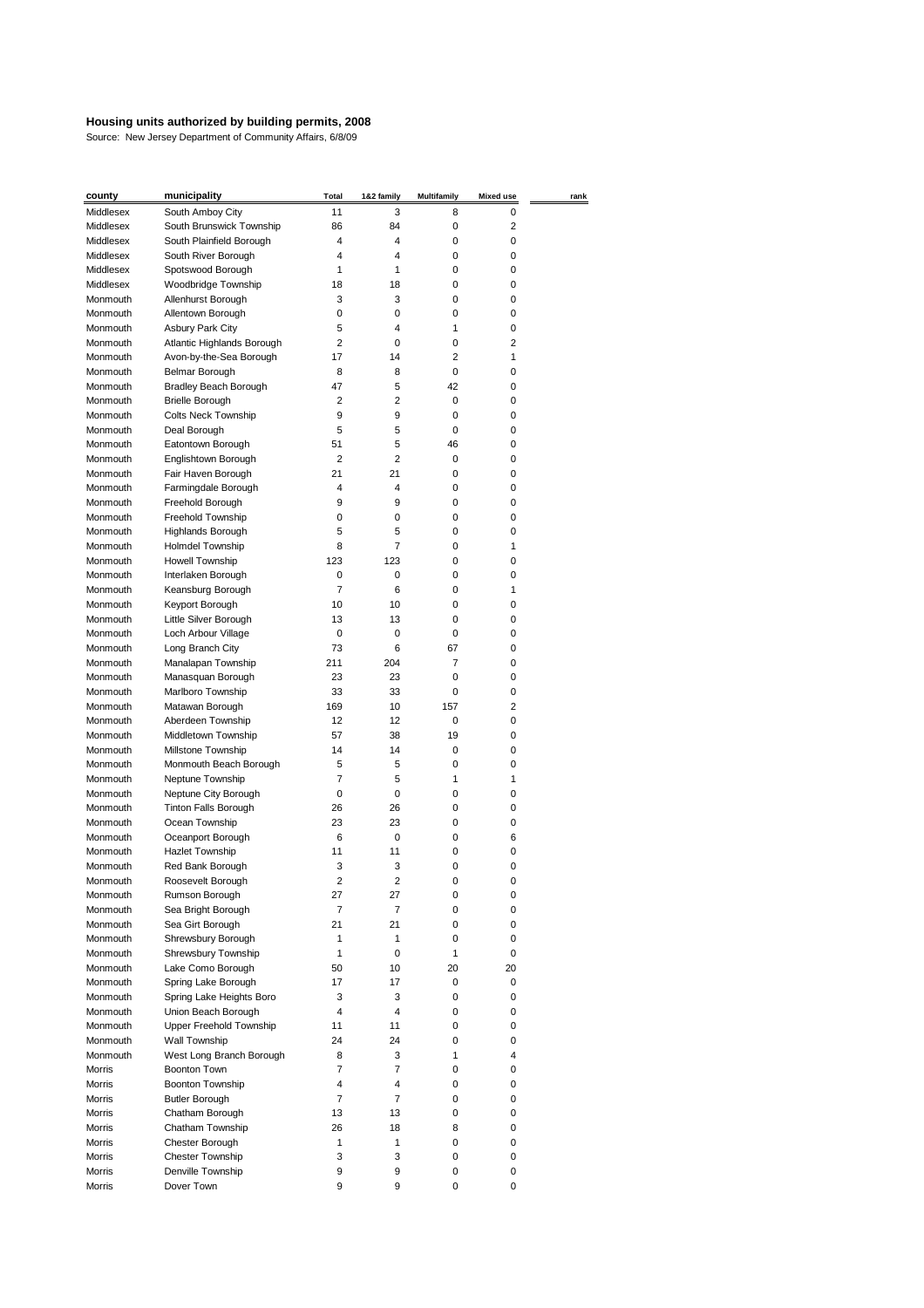| county        | municipality               | <b>Total</b>   | 1&2 family | <b>Multifamily</b> | <b>Mixed use</b> | rank |
|---------------|----------------------------|----------------|------------|--------------------|------------------|------|
| Morris        | East Hanover Township      | 2              | 2          | 0                  | 0                |      |
| Morris        | Florham Park Borough       | 8              | 8          | 0                  | 0                |      |
| Morris        | Hanover Township           | $\overline{7}$ | 6          | 0                  | 1                |      |
| Morris        | Harding Township           | 10             | 10         | 0                  | 0                |      |
| Morris        | Jefferson Township         | 24             | 24         | 0                  | 0                |      |
| <b>Morris</b> | Kinnelon Borough           | 5              | 5          | 0                  | 0                |      |
| Morris        | Lincoln Park Borough       | 0              | 0          | 0                  | 0                |      |
| Morris        | Madison Borough            | 15             | 15         | 0                  | 0                |      |
| Morris        | Mendham Borough            | 2              | 2          | 0                  | 0                |      |
| Morris        | Mendham Township           | 0              | 0          | 0                  | 0                |      |
| Morris        | Mine Hill Township         | 0              | 0          | 0                  | 0                |      |
| Morris        | Montville Township         | 16             | 16         | 0                  | 0                |      |
| Morris        | Morris Township            | 3              | 3          | 0                  | 0                |      |
| Morris        | Morris Plains Borough      | 0              | 0          | 0                  | 0                |      |
| Morris        | Morristown Town            | 3              | 0          | 3                  | 0                |      |
| Morris        | Mountain Lakes Borough     | 0              | 0          | 0                  | 0                |      |
| Morris        | Mount Arlington Borough    | 5              | 5          | 0                  | 0                |      |
| Morris        | Mount Olive Township       | 10             | 10         | 0                  | 0                |      |
| Morris        | Netcong Borough            | $\overline{2}$ | 2          | 0                  | 0                |      |
| Morris        | Parsippany-Troy Hills Twp  | 26             | 26         | 0                  | 0                |      |
| Morris        | Long Hill Township         | 2              | 2          | 0                  | 0                |      |
| Morris        | Pequannock Township        | 3              | 3          | 0                  | 0                |      |
| Morris        | Randolph Township          | 4              | 4          | 0                  | 0                |      |
| Morris        | Riverdale Borough          | 80             | 0          | 80                 | 0                |      |
| Morris        | Rockaway Borough           | 1              | 1          | 0                  | 0                |      |
| Morris        | Rockaway Township          | 53             | 8          | 45                 | 0                |      |
| Morris        | Roxbury Township           | 15             | 15         | 0                  | 0                |      |
| Morris        | Victory Gardens Borough    | 0              | 0          | 0                  | 0                |      |
| Morris        | Washington Township        | 14             | 14         | 0                  | 0                |      |
| <b>Morris</b> | Wharton Borough            | 2              | 2          | 0                  | 0                |      |
| Ocean         | Barnegat Light Borough     | 0              | 0          | 0                  | 0                |      |
| Ocean         | Bay Head Borough           | 10             | 10         | 0                  | 0                |      |
| Ocean         | Beach Haven Borough        | 11             | 11         | 0                  | 0                |      |
| Ocean         | Beachwood Borough          | $\overline{7}$ | 6          | 0                  | 1                |      |
| Ocean         | <b>Berkeley Township</b>   | 60             | 60         | 0                  | 0                |      |
| Ocean         | <b>Brick Township</b>      | 77             | 77         | 0                  | 0                |      |
| Ocean         | Toms River Township        | 278            | 150        | 126                | 2                |      |
| Ocean         | Eagleswood Township        | 4              | 4          | 0                  | 0                |      |
| Ocean         | Harvey Cedars Borough      | 0              | 0          | 0                  | 0                |      |
| Ocean         | Island Heights Borough     | 4              | 4          | 0                  | 0                |      |
| Ocean         | Jackson Township           | 176            | 168        | 8                  | 0                |      |
| Ocean         | Lacey Township             | 47             | 47         | 0                  | 0                |      |
| Ocean         | Lakehurst Borough          | 0              | 0          | 0                  | 0                |      |
| Ocean         | Lakewood Township          | 200            | 196        | 4                  | 0                |      |
| Ocean         | Lavallette Borough         | 19             | 19         | 0                  | 0                |      |
| Ocean         | Little Egg Harbor Township | 61             | 60         | 0                  | 1                |      |
| Ocean         | Long Beach Township        | 88             | 88         | 0                  | 0                |      |
| Ocean         | Manchester Township        | 79             | 79         | 0                  | 0                |      |
| Ocean         | Mantoloking Borough        | 2              | 2          | 0                  | 0                |      |
| Ocean         | Ocean Township             | 69             | 69         | 0                  | 0                |      |
| Ocean         | Ocean Gate Borough         | 4              | 4          | 0                  | 0                |      |
| Ocean         | Pine Beach Borough         | 3              | 3          | 0                  | 0                |      |
| Ocean         | <b>Plumsted Township</b>   | 11             | 11         | 0                  | 0                |      |
| Ocean         | Point Pleasant Borough     | 99             | 21         | 78                 | 0                |      |
| Ocean         | Point Pleasant Beach Boro  | 8              | 8          | 0                  | 0                |      |
| Ocean         | Seaside Heights Borough    | 12             | 1          | 11                 | 0                |      |
| Ocean         | Seaside Park Borough       | 13             | 13         | 0                  | 0                |      |
| Ocean         | Ship Bottom Borough        | 25             | 21         | 0                  | 4                |      |
| Ocean         | South Toms River Borough   | 10             | 10         | $\mathbf 0$        | 0                |      |
| Ocean         | <b>Stafford Township</b>   | 199            | 85         | 114                | 0                |      |
| Ocean         | Surf City Borough          | 26             | 24         | $\overline{2}$     | 0                |      |
| Ocean         | <b>Tuckerton Borough</b>   | 1              | 0          | 0                  | 1                |      |
| Ocean         | <b>Barnegat Township</b>   | 236            | 181        | 52                 | 3                |      |
| Passaic       | Bloomingdale Borough       | 1              | 1          | 0                  | 0                |      |
| Passaic       | <b>Clifton City</b>        | 8              | 6          | $\overline{2}$     | 0                |      |
| Passaic       | Haledon Borough            | 26             | 2          | 24                 | 0                |      |
| Passaic       | Hawthorne Borough          | 1              | 1          | 0                  | 0                |      |
| Passaic       | Little Falls Township      | 5              | 5          | 0                  | 0                |      |
|               |                            |                |            |                    |                  |      |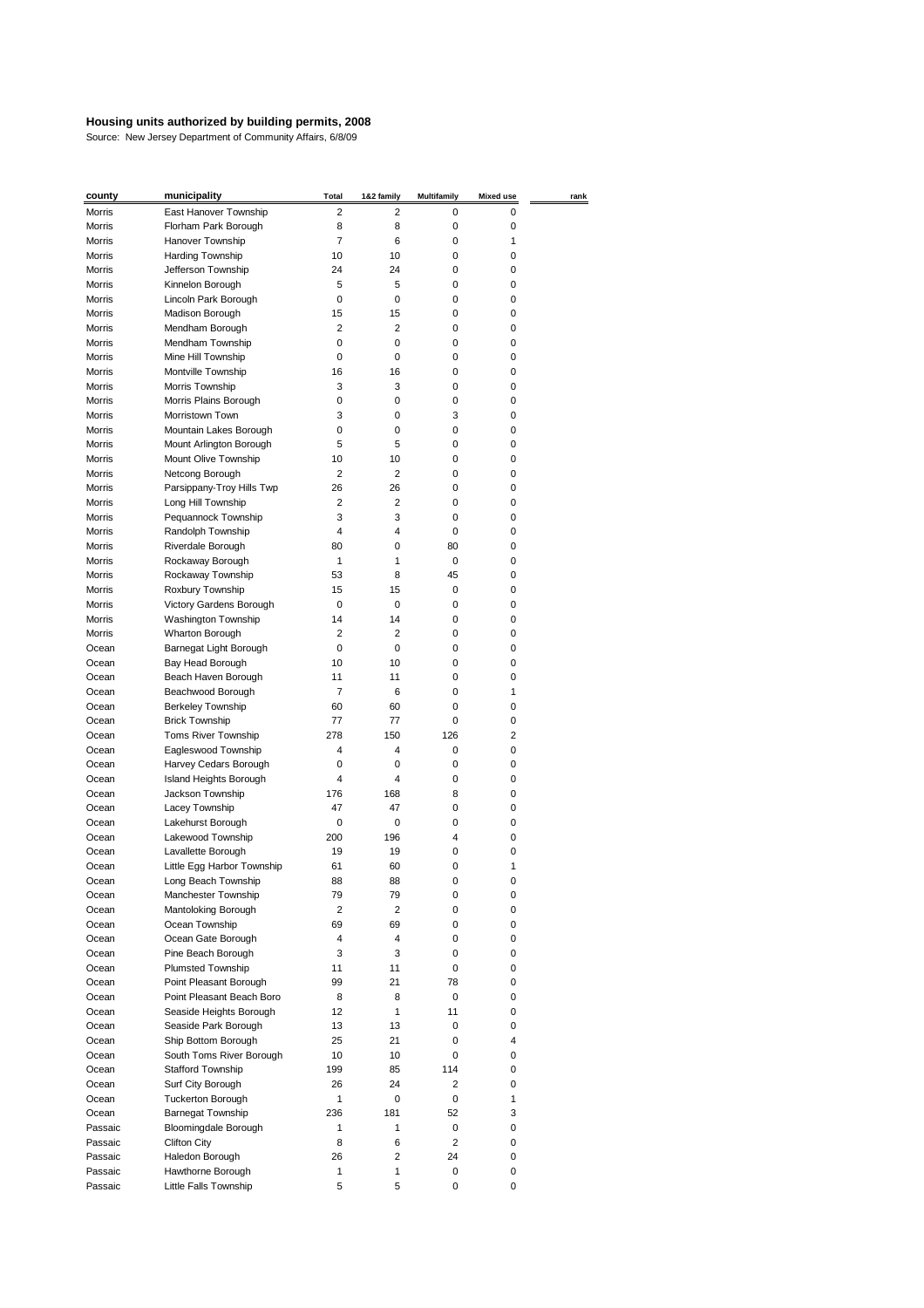| county   | municipality                            | <b>Total</b>   | 1&2 family              | <b>Multifamily</b> | <b>Mixed use</b> | rank |
|----------|-----------------------------------------|----------------|-------------------------|--------------------|------------------|------|
| Passaic  | North Haledon Borough                   | 2              | 2                       | 0                  | 0                |      |
| Passaic  | Passaic City                            | 74             | 22                      | 52                 | 0                |      |
| Passaic  | Paterson City                           | 302            | 109                     | 193                | 0                |      |
| Passaic  | Pompton Lakes Borough                   | 0              | 0                       | 0                  | 0                |      |
| Passaic  | Prospect Park Borough                   | 0              | 0                       | 0                  | 0                |      |
| Passaic  | Ringwood Borough                        | 6              | 6                       | 0                  | 0                |      |
| Passaic  | <b>Totowa Borough</b>                   | 5              | 5                       | 0                  | 0                |      |
| Passaic  | Wanaque Borough                         | 10             | 4                       | 6                  | 0                |      |
| Passaic  | Wayne Township                          | 11             | 9                       | 0                  | 2                |      |
| Passaic  | West Milford Township                   | $\overline{7}$ | $\overline{7}$          | 0                  | 0                |      |
| Passaic  | Woodland Park Borough                   | 4              | $\overline{2}$          | $\overline{2}$     | 0                |      |
| Salem    | Alloway Township                        | 16             | 16                      | 0                  | 0                |      |
| Salem    | Elmer Borough                           | 1              | 1                       | 0                  | 0                |      |
| Salem    | Elsinboro Township                      | $\overline{2}$ | $\overline{2}$          | 0                  | 0                |      |
| Salem    | Lower Alloways Creek Twp                | 8              | 8                       | 0                  | 0                |      |
| Salem    | Mannington Township                     | 2              | 2                       | 0                  | 0                |      |
| Salem    | <b>Oldmans Township</b>                 | 5              | 5                       | 0                  | 0                |      |
| Salem    | Penns Grove Borough                     | 2              | $\overline{2}$          | 0                  | 0                |      |
| Salem    | Pennsville Township                     | 4              | 4                       | 0                  | 0                |      |
| Salem    | Pilesgrove Township                     | 9              | 9                       | 0                  | 0                |      |
| Salem    | Pittsgrove Township                     | 20             | 20                      | 0                  | 0                |      |
| Salem    | Quinton Township                        | 5              | 5                       | 0                  | 0                |      |
| Salem    | Salem City                              | 98             | 0                       | 98                 | 0                |      |
| Salem    | Carneys Point Township                  | 8              | 8                       | 0                  | 0                |      |
| Salem    | Upper Pittsgrove Township               | 4              | 4                       | 0                  | 0                |      |
| Salem    | Woodstown Borough                       | 5              | 3                       | 0                  | 2                |      |
| Somerset | <b>Bedminster Township</b>              | 5              | 5                       | 0                  | 0                |      |
| Somerset | <b>Bernards Township</b>                | 18             | 18                      | 0                  | 0                |      |
| Somerset | Bernardsville Borough                   | 2              | 2                       | 0                  | 0                |      |
| Somerset | Bound Brook Borough                     | 0              | 0                       | 0                  | 0                |      |
| Somerset | <b>Branchburg Township</b>              | 6              | 6                       | 0                  | 0                |      |
| Somerset | <b>Bridgewater Township</b>             | 21             | 21                      | 0                  | 0                |      |
| Somerset | Far Hills Borough                       | $\mathbf{1}$   | 1                       | 0                  | 0                |      |
| Somerset | Franklin Township                       | 232            | 138                     | 94                 | 0                |      |
| Somerset | Green Brook Township                    | 5              | 5                       | 0                  | 0                |      |
| Somerset | Hillsborough Township                   | 129            | 106                     | 23                 | 0                |      |
| Somerset | Manville Borough                        | 13             | 13                      | 0                  | 0                |      |
| Somerset | Millstone Borough                       | 0              | 0                       | 0                  | 0                |      |
| Somerset | Montgomery Township                     | 16             | 16                      | 0                  | 0                |      |
| Somerset | North Plainfield Borough                | 2              | 2                       | 0                  | 0                |      |
| Somerset | Peapack-Gladstone Boro                  | 2              | 2                       | 0                  | 0                |      |
| Somerset | Raritan Borough                         | 7              | 7                       | 0                  | 0                |      |
| Somerset | Rocky Hill Borough                      | $\overline{2}$ | $\overline{2}$          | 0                  | 0                |      |
| Somerset | Somerville Borough                      | 0              | 0                       | 0                  | 0                |      |
| Somerset | South Bound Brook Boro                  | 2              | 2                       | 0                  | 0                |      |
| Somerset | Warren Township                         | 51             | 30                      | 21                 | 0                |      |
| Somerset | Watchung Borough                        | 6              | 6                       | 0                  | 0                |      |
| Sussex   | Andover Borough                         | 0              | 0                       | 0                  | 0                |      |
| Sussex   | Andover Township                        | 7              | $\overline{7}$          | 0                  | 0                |      |
| Sussex   | Branchville Borough                     | $\mathbf{1}$   | 1                       | 0                  | 0                |      |
| Sussex   | Byram Township                          | 2              | 2                       | 0                  | 0                |      |
| Sussex   | Frankford Township                      | 14             | 14                      | 0                  | 0                |      |
| Sussex   | Franklin Borough                        | 96             | 2                       | 94                 | 0                |      |
| Sussex   | Fredon Township                         | $\mathbf{1}$   | 1                       | 0                  | 0                |      |
| Sussex   | Green Township                          | 4              | $\overline{4}$          | 0                  | 0                |      |
| Sussex   | Hamburg Borough                         | 0              | 0                       | 0                  | 0                |      |
| Sussex   | Hampton Township                        | $\mathbf{1}$   | 1                       | 0                  | 0                |      |
| Sussex   | Hardyston Township                      | 4              | 4                       | 0                  | 0                |      |
| Sussex   | Hopatcong Borough                       | 6              | 6                       | 0                  | 0                |      |
|          |                                         | $\mathbf{1}$   | 1                       | 0                  |                  |      |
| Sussex   | Lafayette Township<br>Montague Township |                | 8                       | 0                  | 0                |      |
| Sussex   |                                         | 8              |                         |                    | 0                |      |
| Sussex   | Newton Town                             | 0              | 0                       | 0                  | 0                |      |
| Sussex   | Ogdensburg Borough                      | 2              | $\overline{2}$          | 0                  | 0                |      |
| Sussex   | Sandyston Township                      | 3              | 3                       | 0                  | 0                |      |
| Sussex   | Sparta Township                         | 21             | 21                      | 0                  | 0                |      |
| Sussex   | Stanhope Borough                        | 2              | $\overline{\mathbf{c}}$ | 0                  | 0                |      |
| Sussex   | Stillwater Township                     | 3              | 3                       | 0                  | 0                |      |
| Sussex   | Sussex Borough                          | 2              | $\overline{2}$          | 0                  | 0                |      |